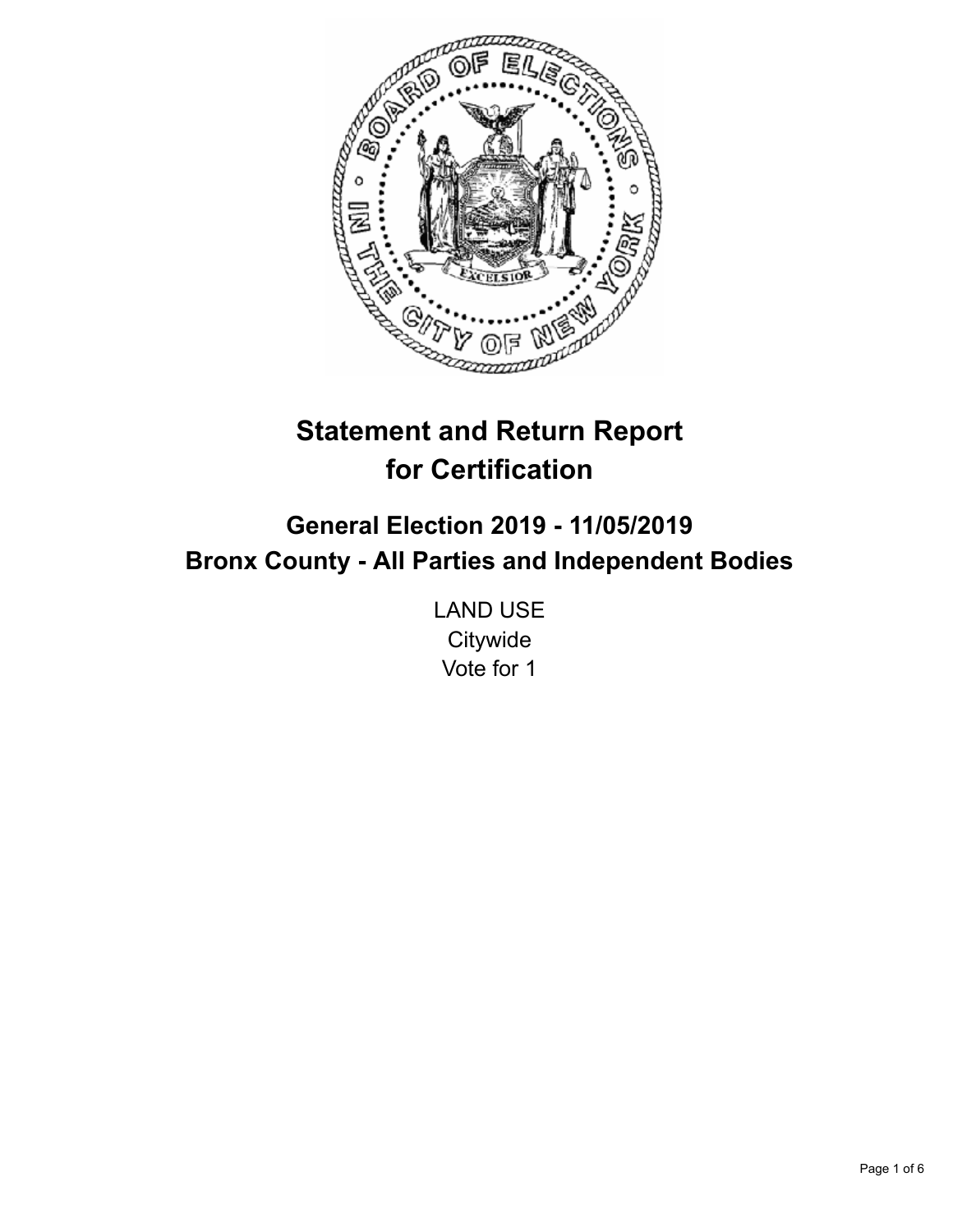

| PUBLIC COUNTER                                           | 8,228    |
|----------------------------------------------------------|----------|
| MANUALLY COUNTED EMERGENCY                               | $\Omega$ |
| <b>ABSENTEE / MILITARY</b>                               | 197      |
| <b>AFFIDAVIT</b>                                         | 67       |
| <b>Total Ballots</b>                                     | 8,492    |
| Less - Inapplicable Federal/Special Presidential Ballots | $\Omega$ |
| <b>Total Applicable Ballots</b>                          | 8,492    |
| <b>YES</b>                                               | 4,807    |
| <b>NO</b>                                                | 827      |
| <b>Total Votes</b>                                       | 5,634    |
| Unrecorded                                               | 2.858    |

#### **Assembly District 78**

| <b>PUBLIC COUNTER</b>                                    | 6,545 |
|----------------------------------------------------------|-------|
| <b>MANUALLY COUNTED EMERGENCY</b>                        | 0     |
| ABSENTEE / MILITARY                                      | 241   |
| AFFIDAVIT                                                | 145   |
| <b>Total Ballots</b>                                     | 6,931 |
| Less - Inapplicable Federal/Special Presidential Ballots | 0     |
| <b>Total Applicable Ballots</b>                          | 6,931 |
| <b>YES</b>                                               | 4,372 |
| <b>NO</b>                                                | 789   |
| <b>Total Votes</b>                                       | 5,161 |
| Unrecorded                                               | 1.770 |

| <b>PUBLIC COUNTER</b>                                    | 8,601    |
|----------------------------------------------------------|----------|
| <b>MANUALLY COUNTED EMERGENCY</b>                        | $\Omega$ |
| ABSENTEE / MILITARY                                      | 216      |
| AFFIDAVIT                                                | 83       |
| <b>Total Ballots</b>                                     | 8,900    |
| Less - Inapplicable Federal/Special Presidential Ballots | $\Omega$ |
| <b>Total Applicable Ballots</b>                          | 8,900    |
| <b>YES</b>                                               | 5,421    |
| NO.                                                      | 919      |
| <b>Total Votes</b>                                       | 6,340    |
| Unrecorded                                               | 2,560    |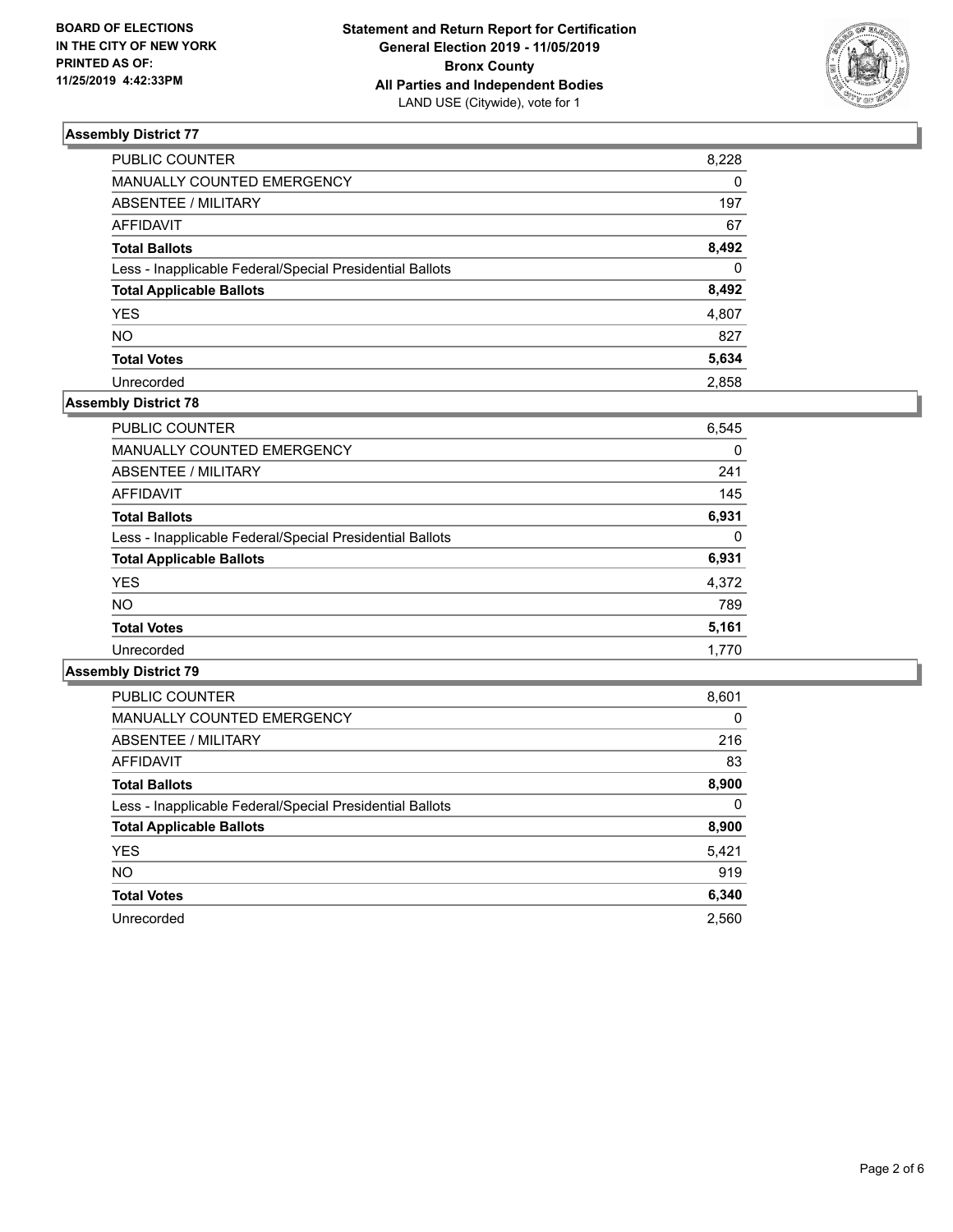

| PUBLIC COUNTER                                           | 7,914    |
|----------------------------------------------------------|----------|
| <b>MANUALLY COUNTED EMERGENCY</b>                        |          |
| <b>ABSENTEE / MILITARY</b>                               | 414      |
| <b>AFFIDAVIT</b>                                         | 85       |
| <b>Total Ballots</b>                                     | 8,414    |
| Less - Inapplicable Federal/Special Presidential Ballots | $\Omega$ |
| <b>Total Applicable Ballots</b>                          | 8,414    |
| <b>YES</b>                                               | 5,291    |
| NO                                                       | 1,330    |
| <b>Total Votes</b>                                       | 6,621    |
| Unrecorded                                               | 1.793    |

## **Assembly District 81**

| <b>PUBLIC COUNTER</b>                                    | 12,760 |
|----------------------------------------------------------|--------|
| <b>MANUALLY COUNTED EMERGENCY</b>                        | 0      |
| ABSENTEE / MILITARY                                      | 538    |
| AFFIDAVIT                                                | 135    |
| <b>Total Ballots</b>                                     | 13,433 |
| Less - Inapplicable Federal/Special Presidential Ballots | 0      |
| <b>Total Applicable Ballots</b>                          | 13,433 |
| <b>YES</b>                                               | 9,015  |
| <b>NO</b>                                                | 2,446  |
| <b>Total Votes</b>                                       | 11,461 |
| Unrecorded                                               | 1.972  |

| <b>PUBLIC COUNTER</b>                                    | 13,277   |
|----------------------------------------------------------|----------|
| <b>MANUALLY COUNTED EMERGENCY</b>                        | $\Omega$ |
| ABSENTEE / MILITARY                                      | 323      |
| AFFIDAVIT                                                | 93       |
| <b>Total Ballots</b>                                     | 13,693   |
| Less - Inapplicable Federal/Special Presidential Ballots | 0        |
| <b>Total Applicable Ballots</b>                          | 13,693   |
| <b>YES</b>                                               | 8,880    |
| <b>NO</b>                                                | 2,523    |
| <b>Total Votes</b>                                       | 11,403   |
| Unrecorded                                               | 2,290    |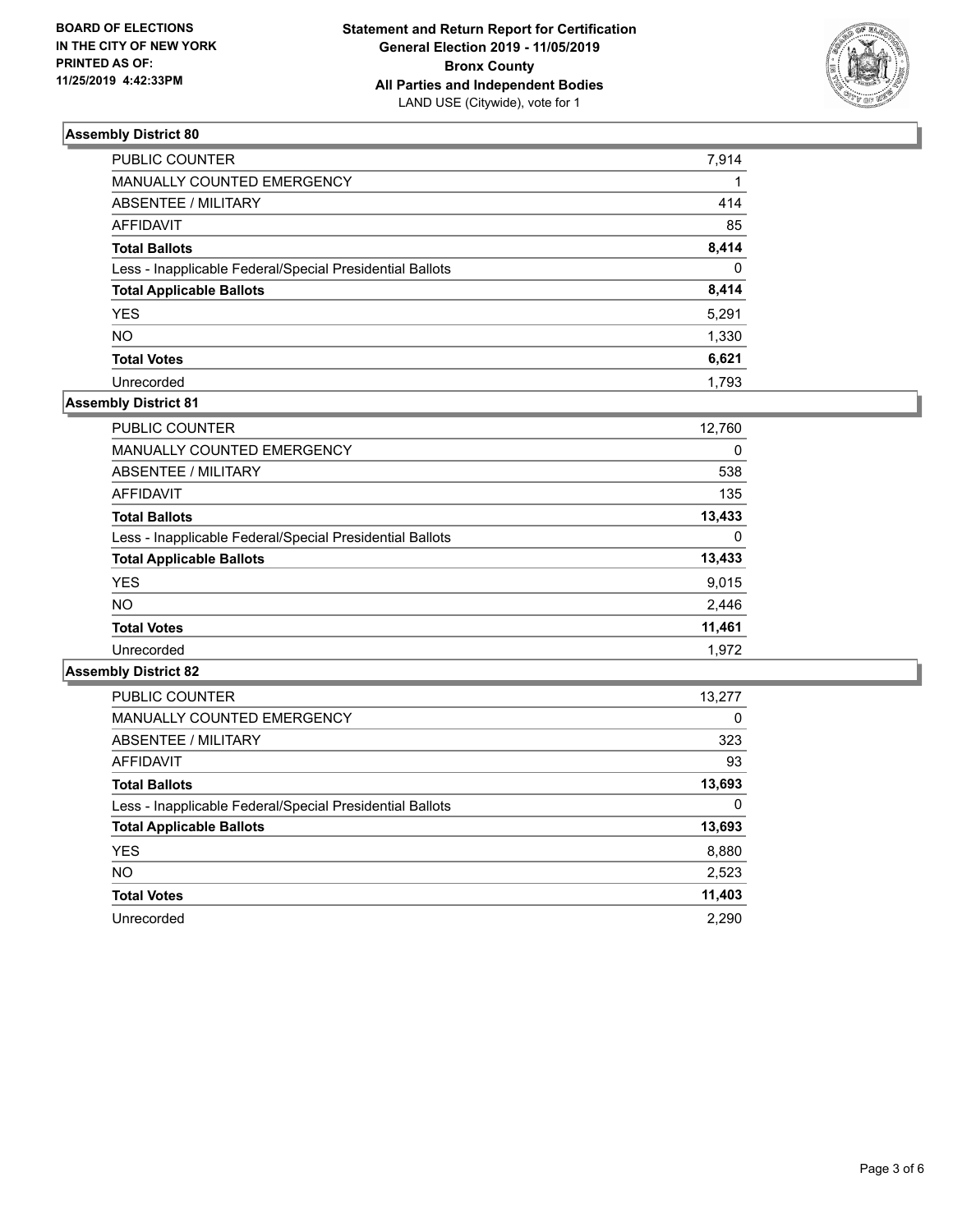

| PUBLIC COUNTER                                           | 9,715    |
|----------------------------------------------------------|----------|
| MANUALLY COUNTED EMERGENCY                               | 0        |
| ABSENTEE / MILITARY                                      | 322      |
| AFFIDAVIT                                                | 101      |
| Total Ballots                                            | 10,138   |
| Less - Inapplicable Federal/Special Presidential Ballots | $\Omega$ |
| <b>Total Applicable Ballots</b>                          | 10,138   |
| <b>YES</b>                                               | 6,474    |
| NO.                                                      | 1,105    |
| <b>Total Votes</b>                                       | 7,579    |
| Unrecorded                                               | 2.559    |

#### **Assembly District 84**

| <b>PUBLIC COUNTER</b>                                    | 6,783 |
|----------------------------------------------------------|-------|
| <b>MANUALLY COUNTED EMERGENCY</b>                        | 0     |
| ABSENTEE / MILITARY                                      | 119   |
| AFFIDAVIT                                                | 98    |
| <b>Total Ballots</b>                                     | 7,000 |
| Less - Inapplicable Federal/Special Presidential Ballots | 0     |
| <b>Total Applicable Ballots</b>                          | 7,000 |
| <b>YES</b>                                               | 3,915 |
| NO.                                                      | 751   |
| <b>Total Votes</b>                                       | 4,666 |
| Unrecorded                                               | 2.334 |

| <b>PUBLIC COUNTER</b>                                    | 6,820    |
|----------------------------------------------------------|----------|
| MANUALLY COUNTED EMERGENCY                               | $\Omega$ |
| ABSENTEE / MILITARY                                      | 137      |
| <b>AFFIDAVIT</b>                                         | 57       |
| <b>Total Ballots</b>                                     | 7,014    |
| Less - Inapplicable Federal/Special Presidential Ballots | $\Omega$ |
| <b>Total Applicable Ballots</b>                          | 7,014    |
| <b>YES</b>                                               | 4,444    |
| <b>NO</b>                                                | 769      |
| <b>Total Votes</b>                                       | 5,213    |
| Unrecorded                                               | 1.801    |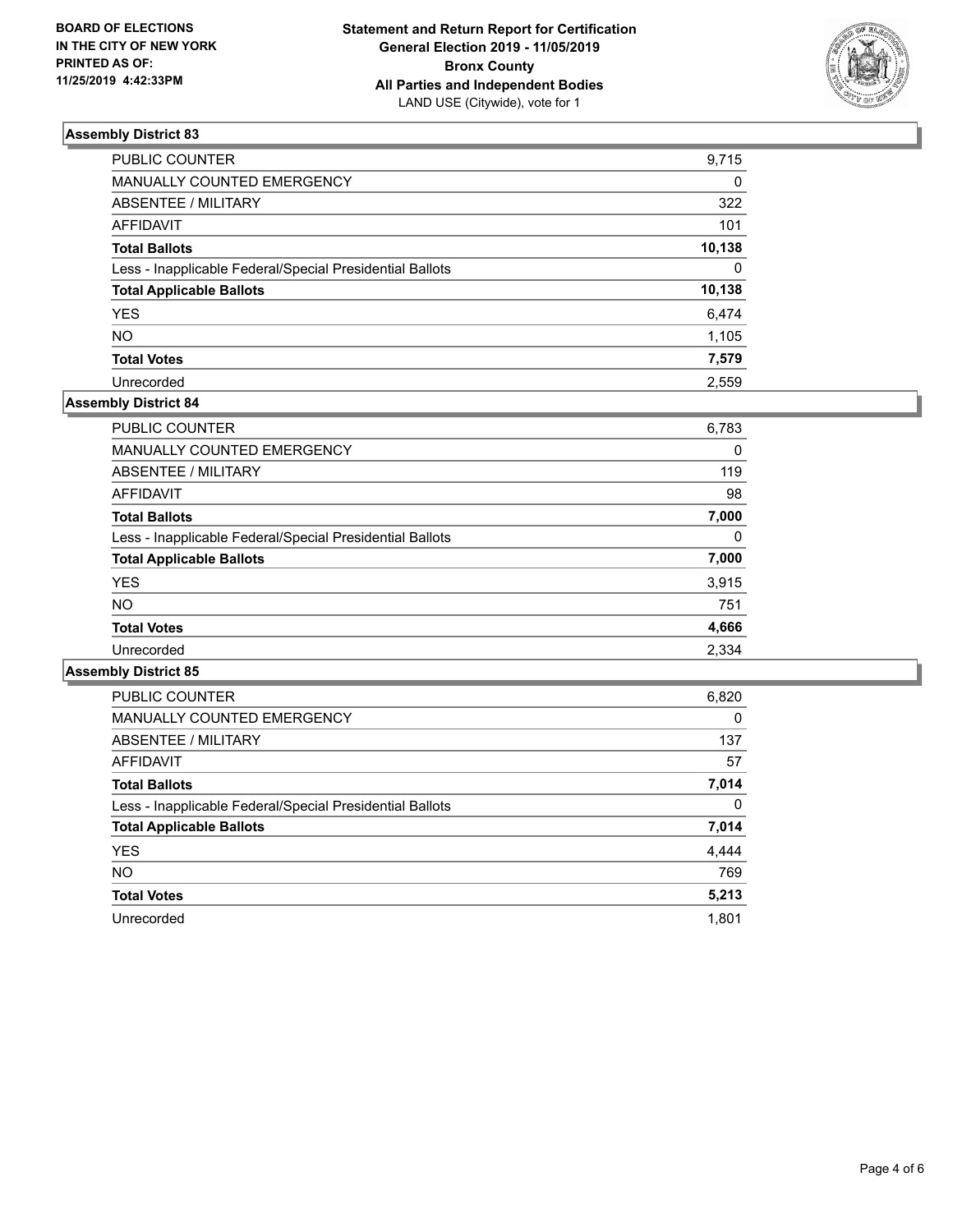

| <b>PUBLIC COUNTER</b>                                    | 4,959    |
|----------------------------------------------------------|----------|
| MANUALLY COUNTED EMERGENCY                               | $\Omega$ |
| <b>ABSENTEE / MILITARY</b>                               | 109      |
| <b>AFFIDAVIT</b>                                         | 67       |
| <b>Total Ballots</b>                                     | 5,135    |
| Less - Inapplicable Federal/Special Presidential Ballots | $\Omega$ |
| <b>Total Applicable Ballots</b>                          | 5,135    |
| <b>YES</b>                                               | 2,983    |
| <b>NO</b>                                                | 459      |
| <b>Total Votes</b>                                       | 3,442    |
| Unrecorded                                               | 1.693    |

| PUBLIC COUNTER                                           | 8,028 |
|----------------------------------------------------------|-------|
| <b>MANUALLY COUNTED EMERGENCY</b>                        | 0     |
| ABSENTEE / MILITARY                                      | 148   |
| <b>AFFIDAVIT</b>                                         | 119   |
| <b>Total Ballots</b>                                     | 8,295 |
| Less - Inapplicable Federal/Special Presidential Ballots | 0     |
| <b>Total Applicable Ballots</b>                          | 8,295 |
| <b>YES</b>                                               | 5,441 |
| <b>NO</b>                                                | 964   |
| <b>Total Votes</b>                                       | 6,405 |
| Unrecorded                                               | 1.890 |